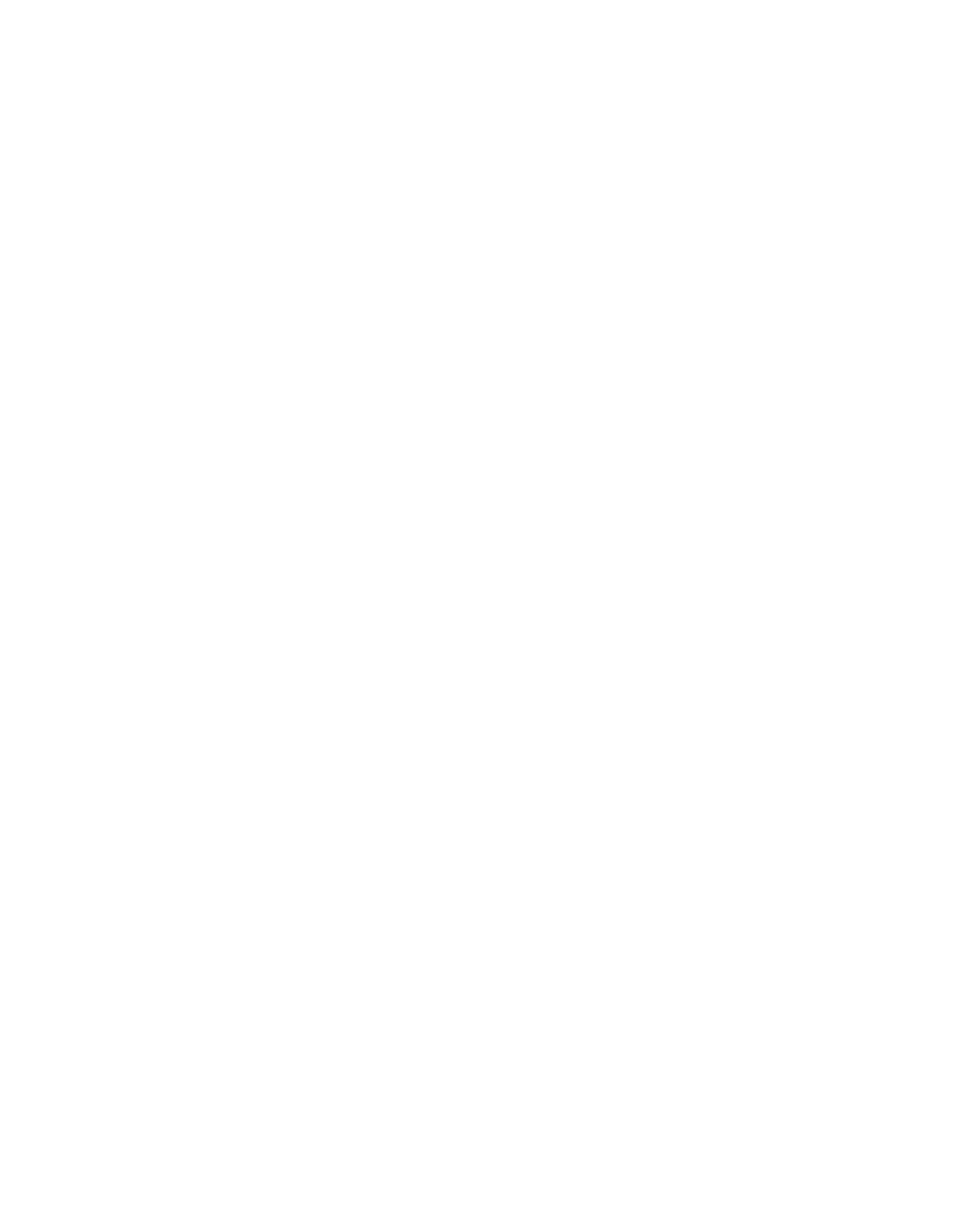#### **BURKE, Justice.**

[¶1] Appellant, Joseph Dax, appeals the district court's denial of his motion to correct an illegal sentence. We agree with the district court that this motion is barred by *res judicata*, and affirm.

#### *ISSUE*

[¶2] The dispositive issue in this case is whether Mr. Dax's motion to correct an illegal sentence is barred by *res judicata*.

### *FACTS*

[¶3] The factual background of this case was recited in Mr. Dax's earlier appeal:

Both Dax's state and federal prosecution[s] arise from a Casper burglary that involved theft of firearms in violation of 18 U.S.C.  $\S 922(g)(1)$ . In May of 2002 federal authorities arrested Dax on a charge of a felon in possession of firearms. Shortly thereafter, the State charged Dax with aiding and abetting burglary in violation of Wyo. Stat. Ann. §§ 6-3-  $301(a)(c)(i)$  and  $6-1-201$  (LexisNexis 2011) and with conspiracy to commit burglary in violation of Wyo. Stat. Ann. § 6-1-303 (LexisNexis 2011). The State also lodged a detainer and requested that Dax be transferred to State custody after the federal prosecution.

In August of 2002 Dax pled guilty to the federal charge, and in November of 2002 the federal court sentenced him to a minimum term of 15 years in prison. That same month, the State acquired custody of Dax and its prosecution proceeded. Dax also pled guilty at the state level to aiding and abetting, while the conspiracy charge was dismissed. The State agreed that Dax's state sentence would be served concurrently with the federal sentence. In April of 2003 the state district court sentenced Dax to 20 to 25 years to run concurrently with the federal sentence. At that time, Dax requested credit for time served, and the district court ruled that Dax was entitled to credit for time he served solely on the state charge but that he was not entitled to credit for time he served while he served the federal sentence. The State argued that Dax was not entitled to any credit because the federal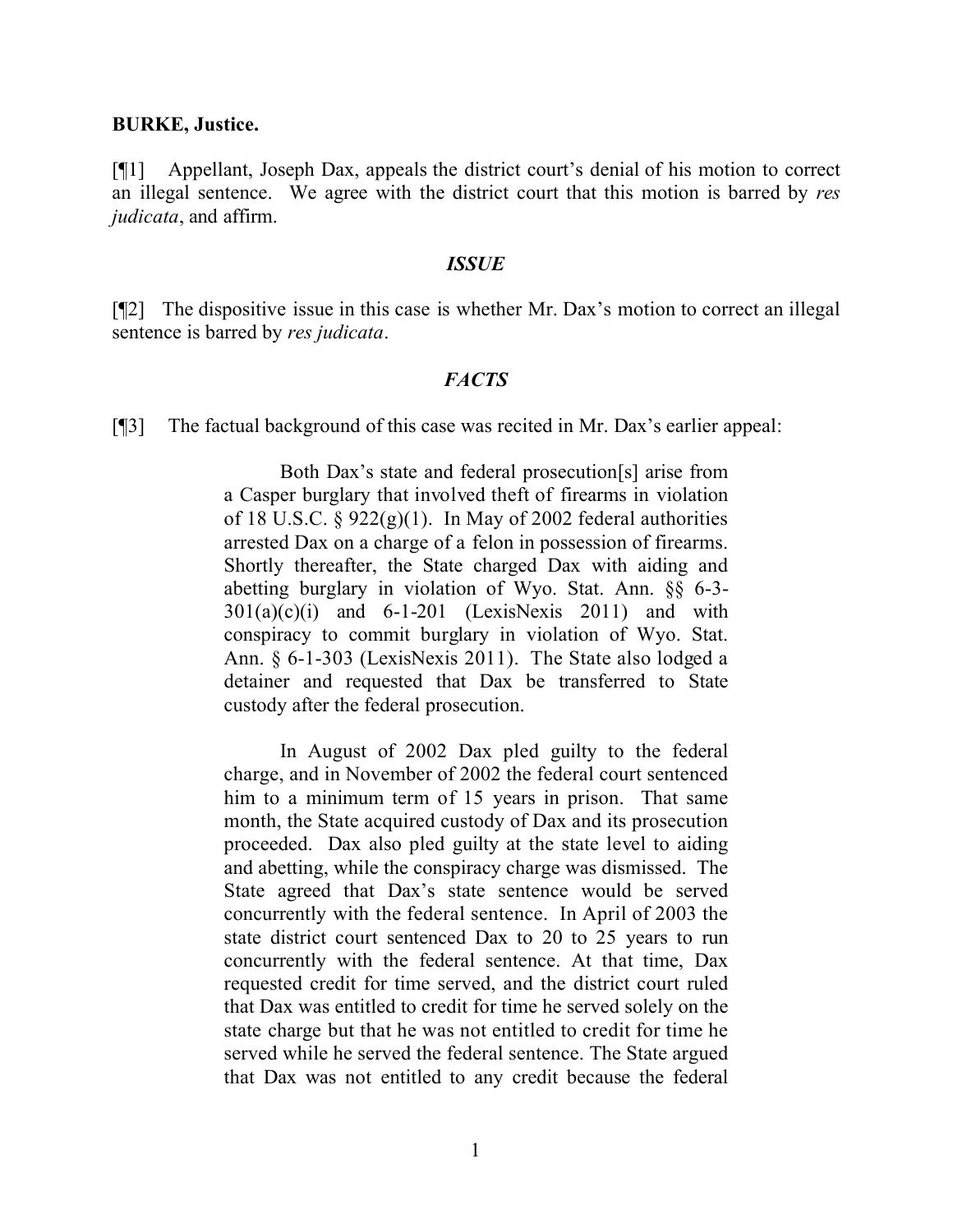court imposed sentence before he was transferred to state custody. The state judgment and sentence was silent on the matter of credit for time served.

Subsequent to the judgment and sentence, Dax began four legal proceedings. First, he took a direct appeal but voluntarily dismissed it in December of 2003. Second, in April of 2004 he filed a motion for sentence reduction based on good behavior and in that motion requested credit for time served in federal pre-trial confinement. The district court denied that motion without a hearing and Dax did not appeal. Third, in December of 2004 Dax filed another motion for sentence reduction. The State actually supported this motion because Dax had cooperated against another offender. In the motion Dax again requested credit for pre-sentence confinement but did not specify whether he meant federal presentence confinement or state presentence confinement, or both. The district court denied the motion this time after a hearing and again Dax did not appeal. Fourth, and finally, Dax instituted this present action in May of 2011.

In this action Dax filed a *pro se* motion to correct an illegal sentence. He again requested credit for time served, which the district court denied.

*Dax v. State*, 2012 WY 40, ¶¶ 3-6, 272 P.3d 319, 320 (Wyo. 2012) ("*Dax I*"). We affirmed the district court's denial of the motion, concluding that "*Res judicata* bars review of the issue raised by Dax because he did not take advantage of the opportunity to raise it multiple times before. Here, he has not shown good cause to excuse those failures." *Id*., ¶ 13, 272 P.3d at 321.

[¶4] On February 25, 2013, Mr. Dax filed another motion to correct an illegal sentence. He entitled this version "Motion for Relief Pursuant to Wyoming Criminal Rule 35(a) Based upon New Evidence." The "new evidence" he offered was a transcript of his initial appearance in the 2002 federal prosecution. The district court concluded that the doctrine of *res judicata* still applied to bar Mr. Dax's claim. "While the transcripts may be new to the defendant's filings in this court," the district court wrote, "they were not unavailable to him during prior proceedings in this court and the Supreme Court. The defendant simply did not request, or submit, them in a timely manner." The district court denied Mr. Dax's new motion to correct an illegal sentence. Mr. Dax challenges that ruling on appeal.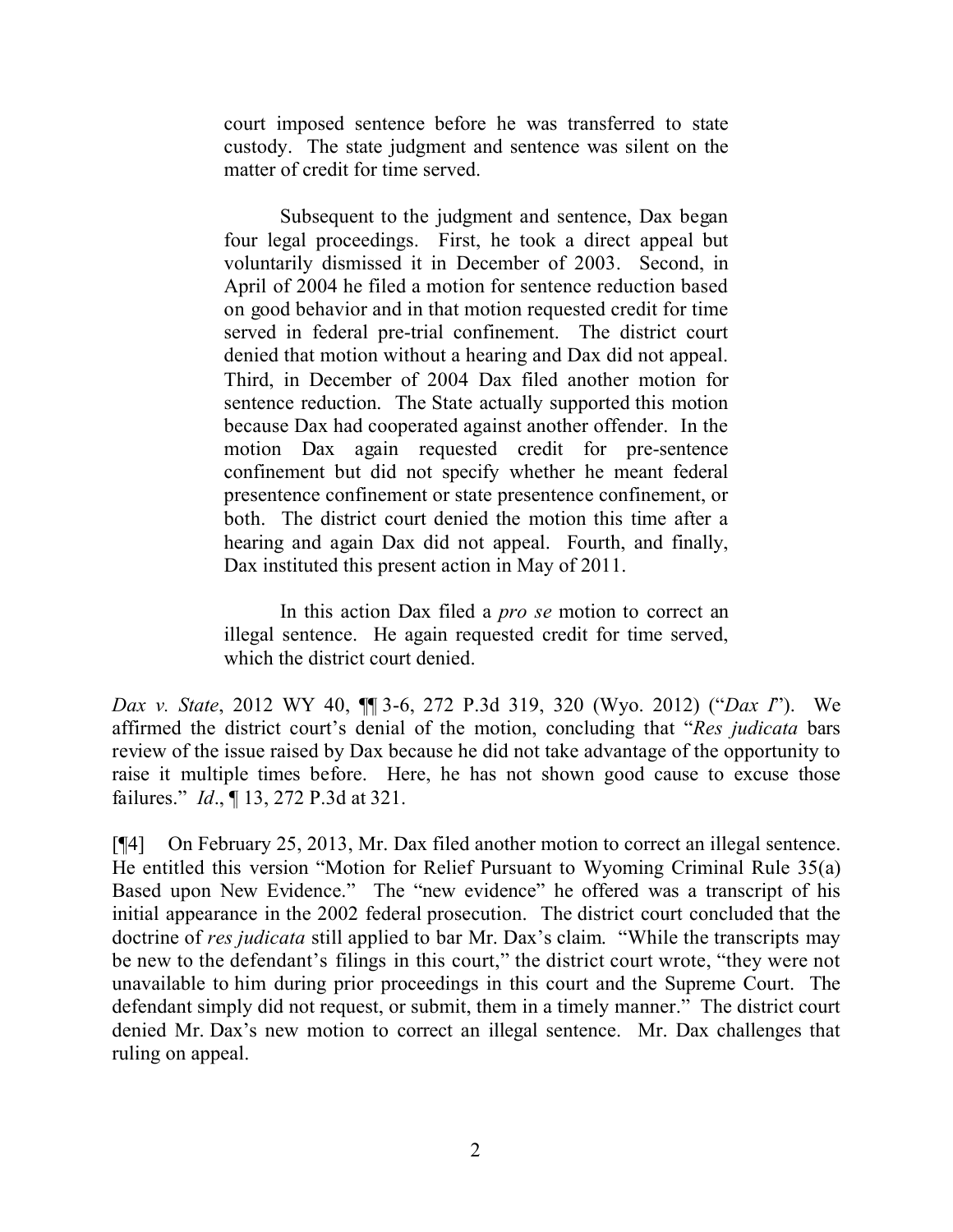# *STANDARD OF REVIEW*

[¶5] As we stated in *Dax I*, a sentence is illegal if it does not include proper credit for time served prior to trial. That is a question of law we review *de novo*. *Id*., ¶ 7, 272 P.3d at 320. However, the dispositive issue in this case is whether Mr. Dax's claim that his sentence does not include proper credit is barred by *res judicata*. That also is a question of law we review *de novo*. *DeLoge v. State*, 2012 WY 128, ¶ 9, 289 P.3d 776, 778 (Wyo. 2012).

## *DISCUSSION*

[¶6] We explained in *Dax I* that the "doctrine of *res judicata* bars litigation of issues that were or could have been determined in a prior proceeding." *Id*., ¶ 9, 272 P.3d at 321. We noted that Mr. Dax "had three prior opportunities to present his sentencing-credit claim to this Court," and concluded that *res judicata* "bars review of the issue raised by Dax because he did not take advantage of the opportunity to raise it multiple times before." *Id*., ¶¶ 12-13, 272 P.3d at 321.

[¶7] As the district court observed, Mr. Dax's current legal argument is identical to that made in earlier proceedings. The only distinction is that he now attaches a transcript of his initial appearance in federal court. We recognized in *Dax I* that an issue, otherwise barred by *res judicata*, may be considered if the party demonstrates good cause for not raising the issue at an earlier opportunity. *Id*., ¶ 11, 272 P.3d at 321. Mr. Dax asserts that he did not obtain a copy of the transcript until recently, and this constitutes good cause for not raising the issue earlier.

[¶8] This transcript is not the sort of newly discovered evidence that might establish good cause for failing to raise the issue in previous proceedings. We have frequently discussed newly discovered evidence in other contexts. For example, in *Eaton v. State*, 2008 WY 97, ¶ 222, 192 P.3d 36, 123 (Wyo. 2008), we recognized that newly discovered evidence may be the basis of a motion for a new trial under Rule 33 of the Wyoming Rules of Criminal Procedure. We recited this well-established rule:

> In order to obtain a new trial on the basis of newly discovered evidence, an appellant must establish each of the following factors:

> > (1) That the evidence has come to his knowledge since the trial; (2) that it was not owing to the want of due diligence that it did not come sooner; (3) that it is so material that it would probably produce a different verdict, if the new trial were granted; and (4) that it is